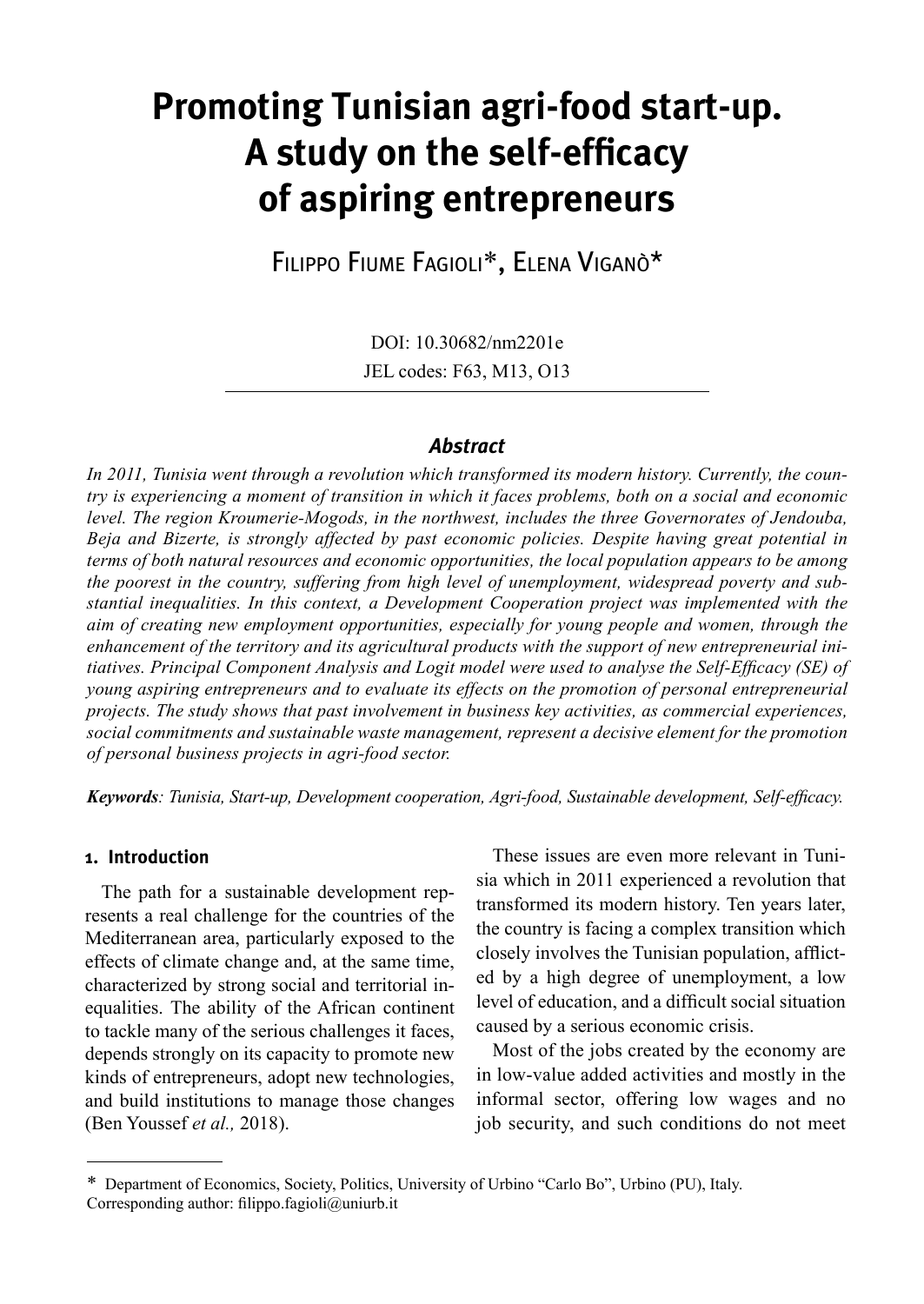the aspirations of the highly educated population (World Bank, 2014). Currently, the global unemployment rate in the country stands at 15.1% with a strong gender gap. Female unemployment is 22% while male unemployment is 12.3%. These percentages rise respectively to 38.1% (female) and 15.7% (male) if higher education graduates are considered (INS, 2020). High emigration historically relieved some of the labour market pressures in the country but the global crisis has made access to foreign job markets more difficult, further increasing internal social tensions as well as accentuating persistent gender discrimination (IILS, 2011)

Thus fighting unemployment and reducing inequalities between different regions are crucial for the development of a country like Tunisia where agriculture plays a strategic role in the management of territorial and environmental balances contributing to 13.3% of GDP, and about a third of the population living in rural areas (World Bank, 2018).

The complex economic situation is also reflected in the country's entrepreneurship branch, which is becoming increasingly poor. According to Antonelli *et al.* (2020) the country ranks lower in terms of global entrepreneurship compared to its regional neighbours such as Egypt, Jordan, but also compared to United Arab Emirates, and Saudi Arabia, scoring in 2019, the loss of 13 positions in the Global Entrepreneurship Index (Acs *et al.*, 2020).

The aim of this work is to present the results of the analysis carried out on the Self-Efficacy (SE) of young aspiring entrepreneurs.

This paper is structured as follows. Section 2 presents a literature review on selected keywords, followed by an analytical description of the region in which the development project has been implemented and its lines of action. Section 3 describes the questionnaire used to collect data and methods applied for the study of the SE and its effects on the development of entrepreneurial projects, including Principal Component Analysis (PCA) and Logit model (Section 3.4). Section 4 presents a discussion about results followed by conclusions in Section 5.

# **2. Background**

In 1977 Albert Bandura introduced his Self-Efficacy theory, in which he proposed that self-efficacy and outcome expectancies are key to behaviour initiation and maintenance. The fundamental characteristic of this theory is its multidimensionality, which has allowed its application in many scientific fields, starting from the psychological ones, with the studies on motivation (McCarthy *et al.*, 1985; Schunk, 2003) and healthcare (Wong *et al.*, 2005), including those on performance outcomes (Pajares and Johnson, 1994).

The Self-Efficacy construct is able to explain various cognitive and motivational aspects, including the impact of positive experiences and successes, perseverance in commitment, optimism and the development of interests in specific cultural and professional areas. While there is broad consensus among researchers on the importance SE in entrepreneurial motivation, intentions, and behavior, few studies however deal with Self-Efficacy in rural contexts like North Africa and especially in Tunisia, where entrepreneurship is considered one of the keys to sustainable development.

In order to conduct a rigorous literature review, six keywords related to the topic were identified and a search was carried out on the Scopus database, which allowed researchers to consult papers, books, abstracts and articles from both academic and professional publishers. Four subject areas have also been chosen: (i) Business, Management and Accounting; (ii) Economics, Econometrics and Finance; (iii) Environmental Science; (iv) Agricultural and Biological Sciences. The final list of keyword combinations used and the number of articles found is shown in Table 1.

The literature review shows some important evidence. It is interesting how there are no papers related to the agri-food sector in combination with the Self-Efficacy keyword as well as with the keyword Development Cooperation.

Only five papers deal with SE in Tunisia, but none of them concern start-up or young entrepreneurs. For example, Guo *et al.* (2013) have studied the common values of consum-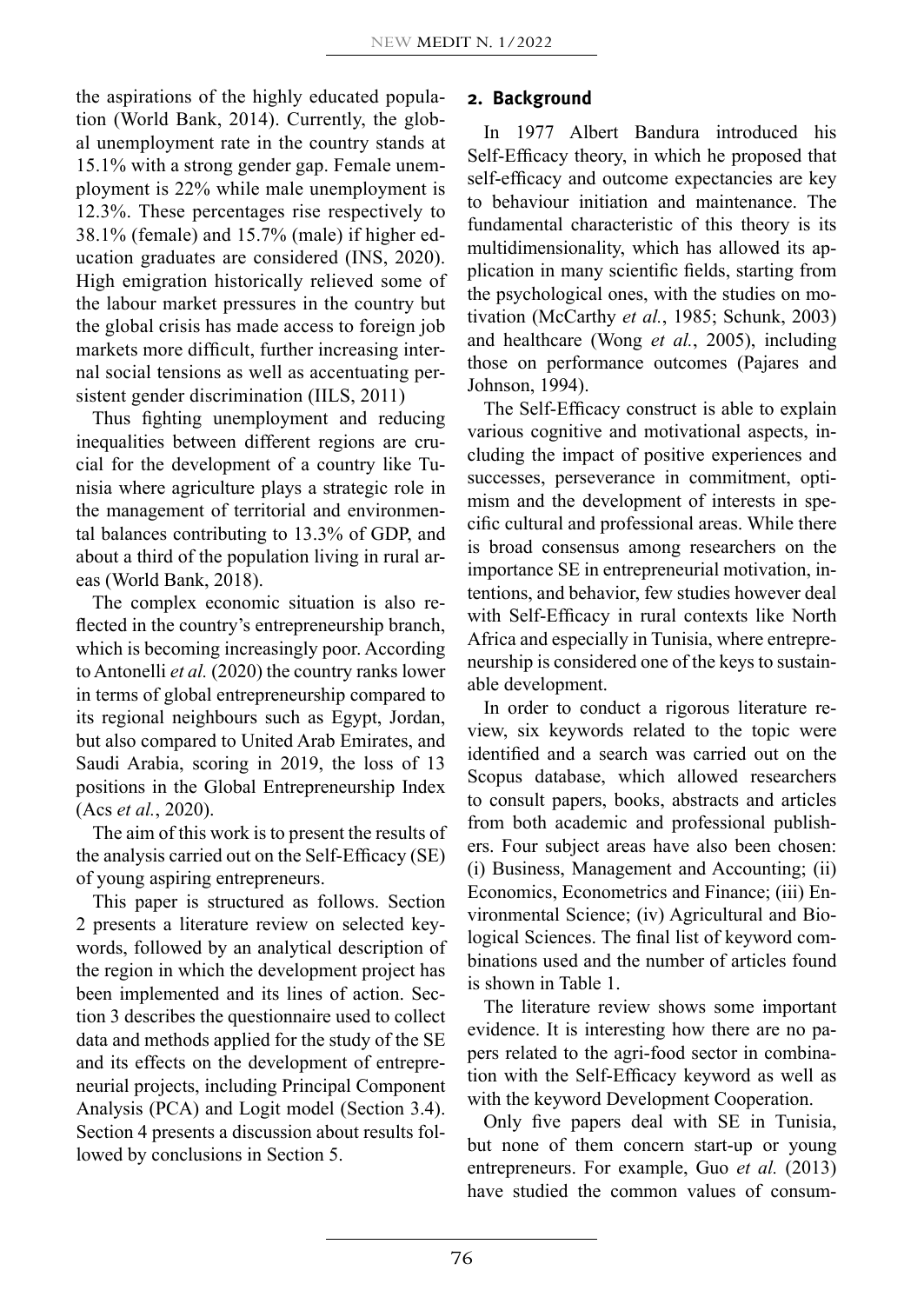| Keywords                | Tunisia | Start-up | Development<br>Cooperation | Agri-food | Sustainable<br>Development | Self-<br>Efficacy |
|-------------------------|---------|----------|----------------------------|-----------|----------------------------|-------------------|
| Tunisia                 |         |          |                            |           |                            |                   |
| Start-up                | 11      |          |                            |           |                            |                   |
| Development Cooperation |         | 0        |                            |           |                            |                   |
| Agri-food               |         |          |                            |           |                            |                   |
| Sustainable Development | 122     | 166      | 70                         | 215       |                            |                   |
| Self-Efficacy           |         | 54       |                            |           | 68                         |                   |

Table 1 - Keywords interaction table – Performed using Scopus September 2020.

ers in terms of financial needs, while Nasri and Charfeddine (2012) have examined several factors that affect the adoption of Internet banking by Tunisian bank customers. Mosbeh and Soliman (2008) and Khelil *et al.* (2018) are more oriented towards large company analysis, using self-efficacy to investigates the effect to the support and independence of internal auditor and to identify factors that are perceived to affect the decision to adopt corporate intranet in a developing country.

The topic of start-ups in Tunisia is addressed by several authors. Arouri *et al.* (2016) have analysed the impact of small firms' entry and exit dynamics on net job creation, pointing out how small firms in Tunisia have a strong social impact on job creation, but a weak economic impact in terms of wealth creation. In this context, small firms' entry rates in the job market are driven mostly by necessity entrepreneurs, while the skilled workforce, which currently is largely unemployed, does not contribute to this process through the creation of innovative start-ups.

Khefacha *et al.* (2012) developed an econometric model of entrepreneurship which allow for the identification of factors influencing transitions into self-employment at the regional level in the country. In this case the authors have shown that the direct knowledge of people who have started their own business and the presence of good opportunities to create business, positively stimulate the creation of new start-ups.

The literature concerning the study of SE in the broader context of Start-ups is quite varied and develops in the so-called Entrepreneurial Self efficacy (ESE). In this context, SE involves individuals' beliefs regarding their capabilities for attaining success and controlling cognitions for successfully achieving challenging goals during the business start-up developing process (Drnovšek *et al.*, 2010).

From the Sustainable Development (SD) point of view, Sher *et al.* (2020) argue that the promotion of sustainable ventures and behaviours among aspiring entrepreneurs could lead to an effective solution to reduce ecological footprints and help achieve the Sustainable Development Goals (SDGs). An SE study on the drivers of sustainable start-up among university students, point out how the attitude towards sustainable entrepreneurship is a complement of sustainability-driven entrepreneurial intentions. In addition, St-Jean and Labelle (2018) use SE to study the effect of entrepreneur sustainable orientation and motivation on entrepreneurial behaviour.

This literature review allowed us to clarify two crucial points of this work. First of all, SE is a valid analysis tool in the study of the behaviour of aspiring entrepreneurs. In addition, there is a lack of literature on the use of this method for the analysis of start-ups in the agro-food sector, and especially in Tunisia.

## **3. The territorial context**

The past centralized approach and a strong regional inequality have caused a large gap between the development of coastal areas and the rest of the country, demonstrated by a poverty rate of inland areas that has now reached alarming levels (African Development Bank, 2020).

The north western region of the country, called Kroumerie-Mogods, the main humid area of Tunisia, leading to the development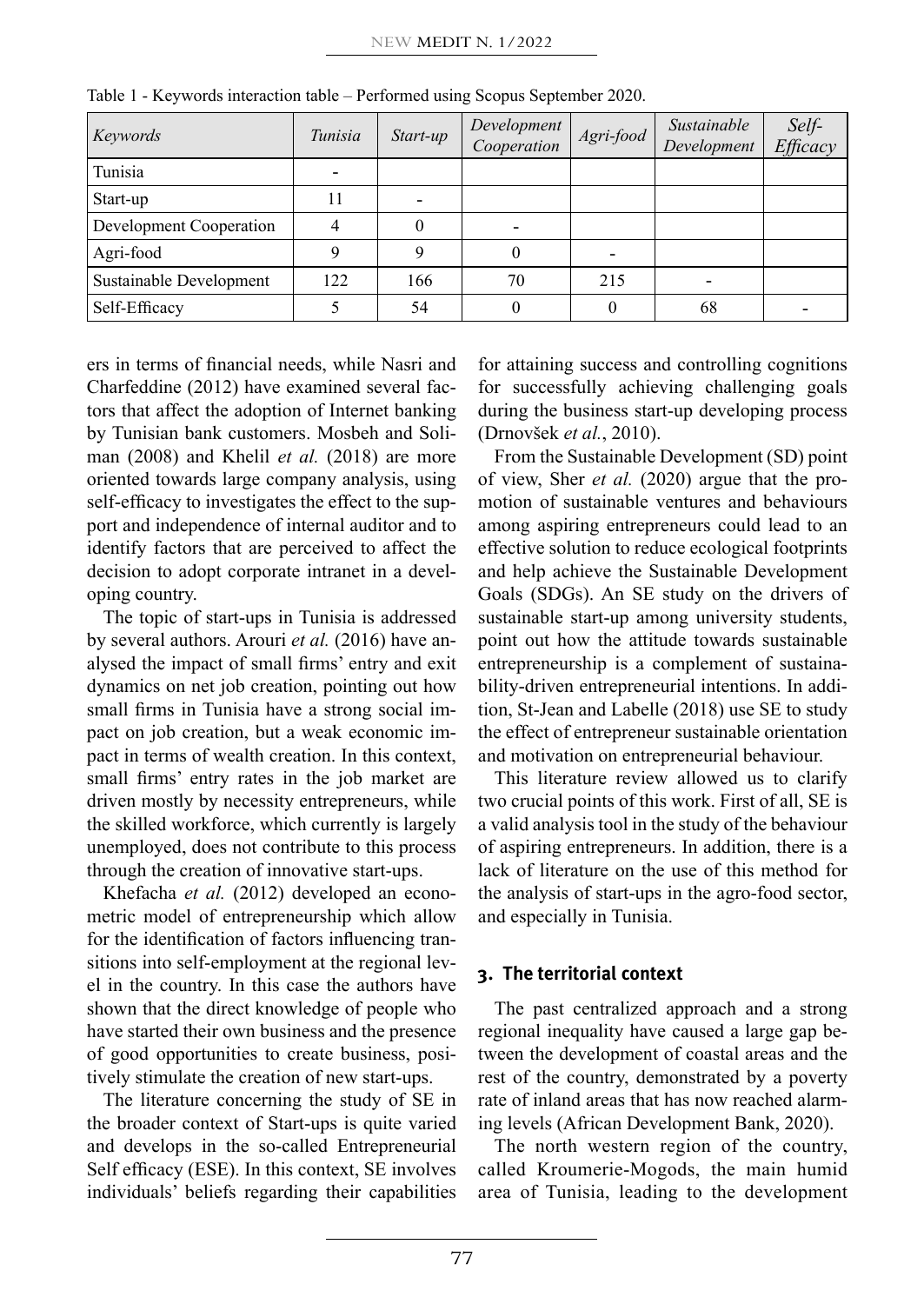| Index (%) / Governorates             | Beja    | <i>Bizerte</i> | Jendouba |
|--------------------------------------|---------|----------------|----------|
| Total population*                    | 303.032 | 568.219        | 404.203  |
| Population in rural areas            | 55,7    | 34,7           | 68,8     |
| Employees in the agricultural sector | 11,7    | 4,5            | 10,8     |
| Total unemployment rate              | 18,0    | 12,9           | 26,0     |
| Unemployment rate (15-29 years)      | 13.7    | 11,9           | 20,1     |
| Female unemployment rate             | 29,0    | 20,6           | 38,7     |
| Total illiteracy rate                | 29,4    | 20,0           | 32,1     |
| Illiteracy rate (15-29 years)        | 22,0    | 14,8           | 22,4     |
| Female illiteracy rate               | 37,0    | 26,0           | 41,2     |

Table 2 - Socio-economic indicators of Beja, Bizerte, Jendouba Governorates. Tunisia Regional Data (INS, 2015).

*\* total unit.*

of a dense forest (Zielhofer and Faust, 2008). The area, consisting in three Governorates of Beja, Bizerte and Jendouba, is characterized by a strong delay in terms of development, with high rates of unemployment and illiteracy (see Table 2).

Past policies had a strong effect on the regional economy, with a clear advantage for the service sector, especially tourism, over the primary sector. After the collapse of tourist presences, in recent years, the Regions suffered a very disadvantageous economic situation, relying almost exclusively on the agro-pastoral economy. The businesses, generally small and family-run, practice subsistence agriculture, which includes the cultivation of wheat and crops for livestock, but also the production of fruit and vegetables, legumes, cheese and honey. Although the forests extend for more than 483,000 hectares, their exploitation is rather limited and includes the craftsmanship of wood, the distillation of plant essences (rosemary, myrtle, mint) and the collection of mushrooms.

Those who work in agriculture and in the connected sectors have limited training, with scarce skills, both in terms of the management of production and in terms of relations with the market and distribution networks. In addition, the absence of a vertical integration along the supply chain and the poor efficiency of regional institutions and logistic systems logistic makes it very difficult for the economy of the region to develop.

## **4. Development Cooperation actions**

Improving the quality of life of the most disadvantaged communities is one of the most ambitious objectives of the international strategy for SD. Addressing this issue in the countries bordering the Mediterranean sea, means strengthening and making the fight against poverty more effective, contributing to the reduction of inequalities, ensuring an adequate level of training and decreasing the exposure of the most vulnerable classes to economic, social and environmental shocks.

In the rural context characteristic of North African countries, agriculture plays a strategic role in achieving these objectives, which require a growing commitment to collaboration, cooperation and integration between different political and economic systems.

Lin and Si (2014) pointed out that the government can enhance the entrepreneurial intention of rural individuals by updating entrepreneurial policies, by training and education in entrepreneurial activities that target the rural masses, and by promoting a successful entrepreneurial mode.

The "Start-Up Tunisie" Project, co-founded by Italian Agency for Development Cooperation (AICS) and composed of a broad partnership of public bodies and agri-food business, aims to create new job opportunities for young people and women, supporting the establishment of new start-ups in the fields of agriculture, livestock and agri-food products processing, with a focus on organic supply-chain development,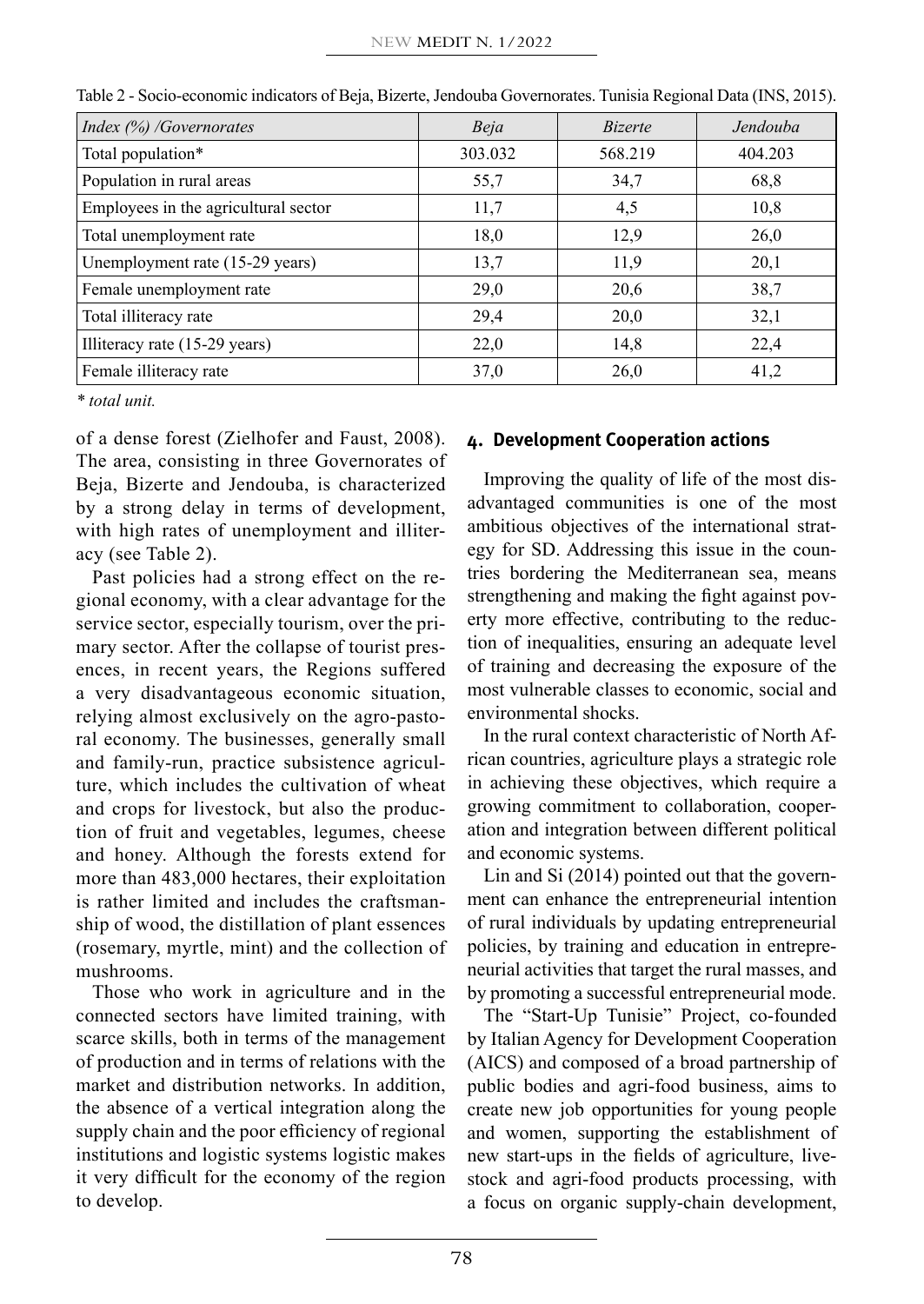building better trading conditions and promoting sustainability through the creation of collaborative networks (Mariani and Viganò, 2013).

Tunisia is the African country with the largest organic cultivation area, following the implementation of organic regulations, in the broader context of the national strategy to reform agriculture (Willer and Lernoud, 2019), but main productions are located in other regions than Kroumerie-Mogods. On the other hand, it is necessary to consider that organic products are booming in Tunisia, as well as dietetics and fair trade (Kamoun *et al.*, 2015; Callieris *et al.*, 2016). This constitutes a good premise for the reorganization of production and distribution activities, to promote a better management of common goods (Sturla *et al.*, 2019), and to create relationship that increase the "connectedness" of several stakeholders (public institutions, consumers) to food production, by different types of local supply chain (Seyfang, 2007; Goodman *et al.*, 2012; Blasi *et al.*, 2016).

Across the world the creation of micro, small and medium enterprises (MSMEs) are seen as a way of driving economic development and transformative growth, and for some, a route out of absolute and relative poverty (Holt, 2020). Apostolopoulos *et al.* (2018) highlight the role of entrepreneurship as a transformational driver offering the scaffolding for both attaining and delivering the SDGs, and fuelling economic growth led by the principle of SD.

After a first mapping of the agri-business in the Region aimed at defining their dimensional profile, the type of production activated and the relations between producers and markets, the project has undertaken various lines of action.

Some companies have been selected to benefit by interventions to improve production and economic efficiency. In particular, financial support has been provided for the acquisition of specific equipment or for the purchase or improvement of production facilities, but also for training and assistance on production techniques. Next to this line of action, the Project design includes the activation of literacy courses and vocational training to reduce the level of illiteracy and improve the skills of young people and women, who could be included as employees and consultants of the selected companies.

The training activity was preparatory to the formulation of project proposals, in the form of the Business Plan (BP), by the participants, among which the most appropriate were selected for receiving the necessary funding to start production activities. Participants had the option to choose whether to submit the business plan for evaluation or not and thus, to be excluded from the programme.

In this context, each participant was given a questionnaire containing questions relating to different aspects of their business idea and certain questions were aimed at analysing the motivation of the individual participants for starting their own business. This study is the result of the analysis of their responses.

## **5. Materials and methods**

From the development cooperation point of view, Pajardi *et al.* (2020) point out the role of SE in the context of international projects and its importance in determining the attitude of people towards promoting change and improving their living conditions by themselves.

In social psychology theory, SE refers to an individual's self-belief that they can successfully accomplish a certain task and overcome the challenges associated with it (Bandura, 1977, 1997). SE has been recognized as one of the main aspects which can affect psychological empowerment (Zimmerman, 2000) aspirations, motivation and achievements (Bandura, 1993). It can be manifested through various elements of personal behaviour, such as how well a person perseveres in the face of adversity or their will to engage in behaviours or tasks that may be perceived as challenging (Roy *et al.*, 2018).

The current study is based on a model similar to Hedonic Contingency Theory (HTC) (Wegener and Petty, 1994). With this approach, we assume that individuals in a positive mood try to maintain this mood by engaging in a task where they feel efficacious. Therefore, these individuals will be strongly motivated to perform such a task and achieve better results.

In our case study, we expect that there is a positive relationship between the Self-Efficacy of the subjects who participated in the pro-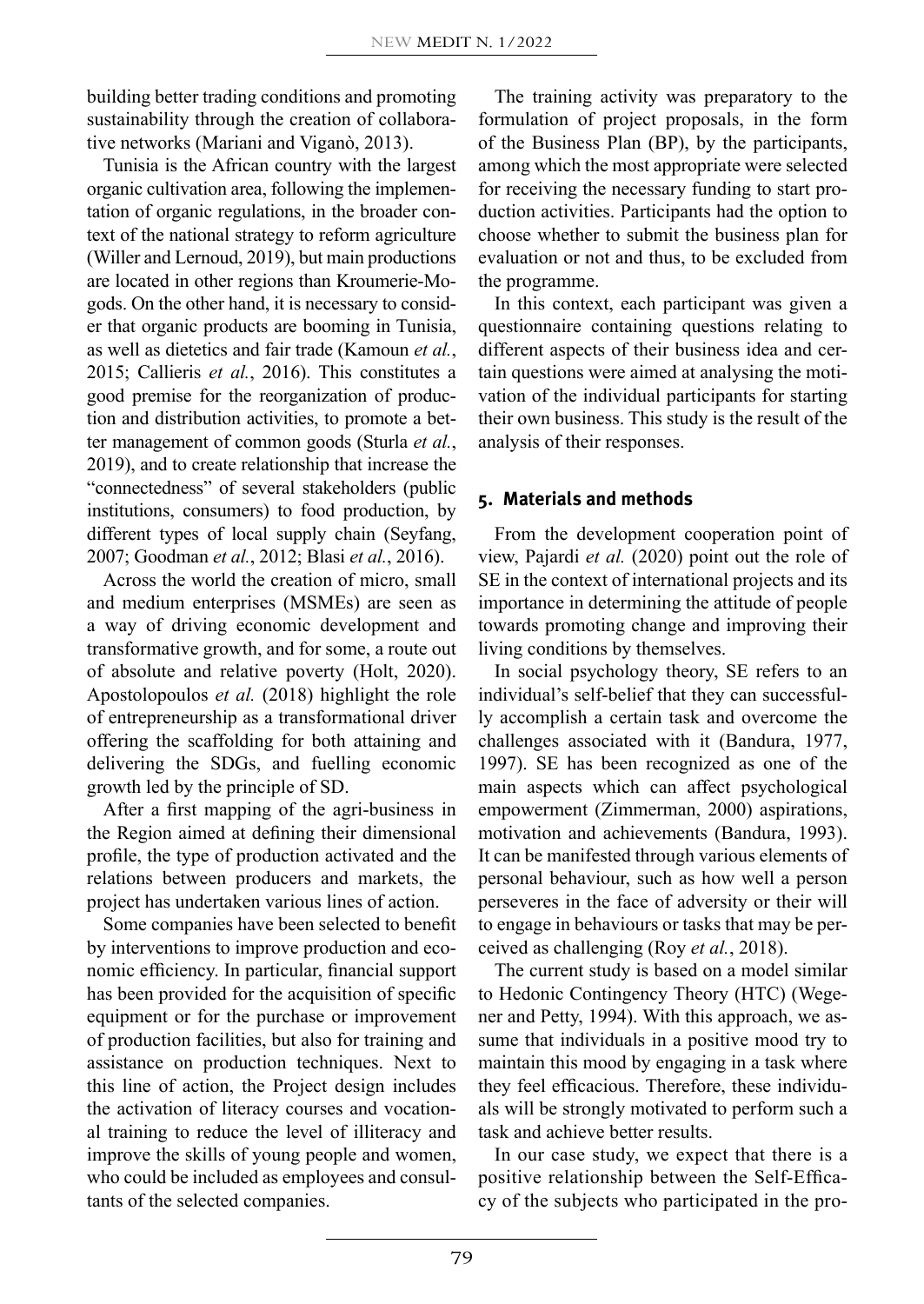| Fields<br><i>(aggregated</i><br><i>variables</i> ) | Variable                                                 | Item                            | <b>Sentences</b>                                                                                                                                   |  |  |  |  |  |
|----------------------------------------------------|----------------------------------------------------------|---------------------------------|----------------------------------------------------------------------------------------------------------------------------------------------------|--|--|--|--|--|
|                                                    | Ec1                                                      | Commercial                      | I am able to use the skills I have acquired in the<br>commercial field to face the challenges that arise building<br>my start-up                   |  |  |  |  |  |
| Economic (EC)                                      | Ec <sub>2</sub>                                          | Self-consumption                | I had experiences of self-consumption that will be useful<br>in the development of my business                                                     |  |  |  |  |  |
|                                                    | Ec3                                                      | Local material<br>and buildings | Skills in using local materials, including building<br>construction, are very useful for the development of my<br>start-up                         |  |  |  |  |  |
|                                                    | So1                                                      | Social                          | My commitments in the social sphere have allowed me to<br>have the sensitivity necessary to develop my idea while<br>respecting others             |  |  |  |  |  |
| Social (SO)                                        | Cultural<br>So <sub>2</sub>                              |                                 | My traditions will be useful to me to develop my business<br>idea                                                                                  |  |  |  |  |  |
|                                                    | Awareness of the<br>So <sub>3</sub><br>local population  |                                 | The skills acquired in raising awareness of the<br>environmental issues of local populations are very useful<br>for the development of my start-up |  |  |  |  |  |
|                                                    | En1                                                      | Waste<br>Management             | Waste management skills acquired are very useful for the<br>development of my start-up                                                             |  |  |  |  |  |
|                                                    | En2<br>Water waste                                       |                                 | The skills acquired to avoid water waste are very useful<br>for the development of my start-up                                                     |  |  |  |  |  |
| Environmental<br>(EN)                              | En3                                                      | Wastewater<br>collection        | The skills acquired in wastewater collection are very<br>useful for the development of my start-up                                                 |  |  |  |  |  |
|                                                    | Renewable<br>En4<br>energy                               |                                 | The skills acquired in the field of renewable energy are<br>very useful for the development of my start-up                                         |  |  |  |  |  |
|                                                    | Sustainable<br>En5<br>exploitation of<br>protected areas |                                 | The skills acquired in the sustainable exploitation of<br>protected areas are very useful to me for the development<br>of my business              |  |  |  |  |  |

Table 3 - Items, variables explanation and sentences for Self-Efficacy measurement.

ject, and their decision to create and submit the BP for evaluation and possible admission to the financing.

In this context, SE is considered as the belief of individuals that they can use their past experiences and cognitive resources to face the challenges that the implementation of their entrepreneurial projects puts before them.

Entrepreneurship is the result of the interaction between entrepreneurs' attributes and the surrounding environment (Capelleras *et al.*, 2013; Wennberg *et al.*, 2013). According to Malebana and Swanepoel (2014), who highlight the role of entrepreneurial SE in the context of rural areas of south, this study cannot be separated from an analysis of the phenomenon in the rural context that characterizes the region in which the project operates.

Rural entrepreneurs experience more difficulties accessing key financial, technological, human and knowledge related resources than urban entrepreneurs, and lack certain benefits related to a low density population such as a lower density of markets and a greater distance to resources (Malecki, 2018). Despite this, Capelleras *et al.* (2013), analysing links between individual characteristics of entrepreneurs and the urban/ rural environment, argued that individuals who perceive an opportunity in rural areas are more likely to become a nascent entrepreneurs.

At the same time, from the environment perspective, Wu and Mweemba (2010) evaluate farmers' awareness and attitude toward environmental degradation and their self-efficacy beliefs in Zambia, finding that farmers have a strong belief about their capacity to take action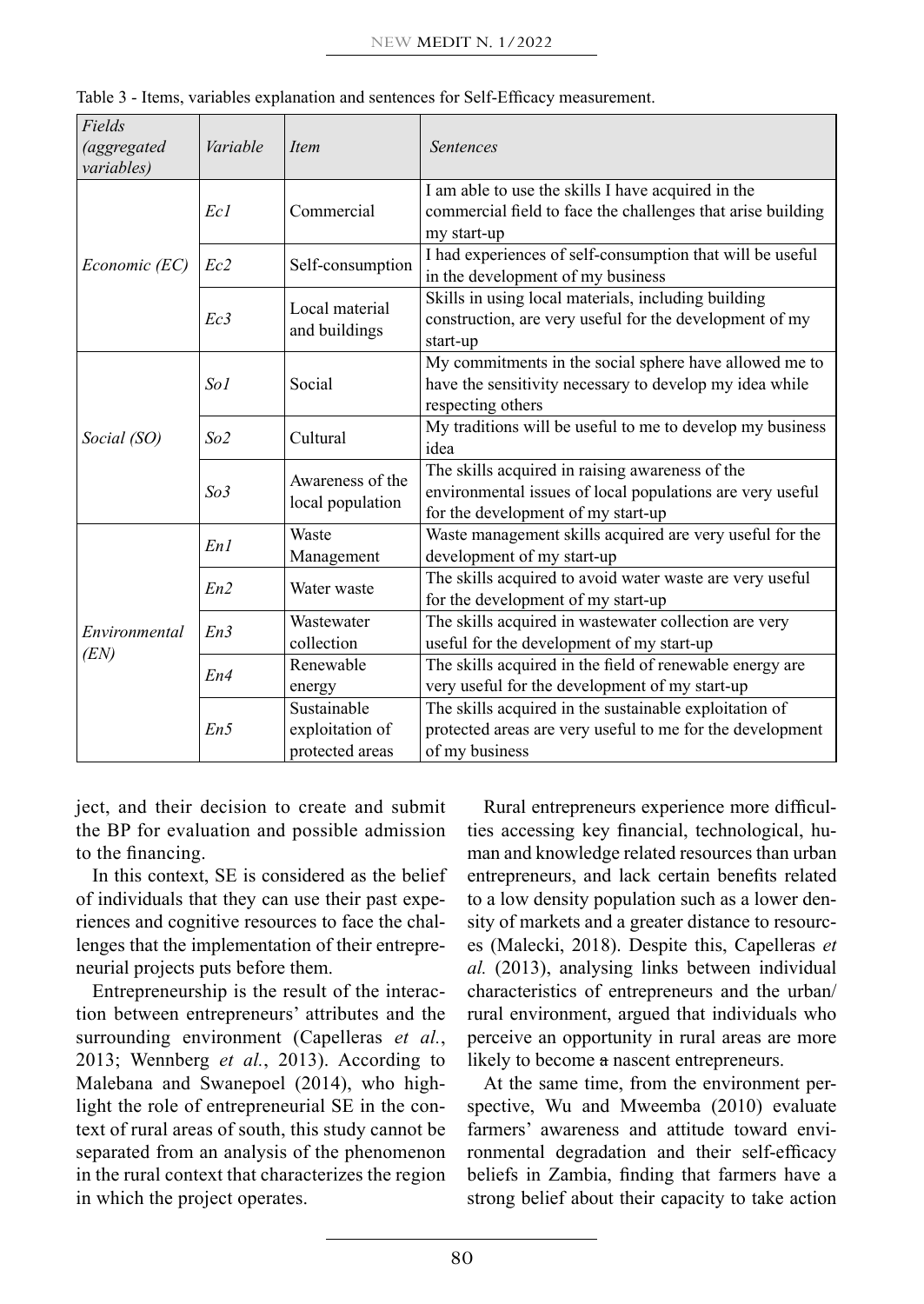to reduce land degradation on their farms. In this context, Shepherd and Patzelt (2011) define sustainable entrepreneurship as the activities performed by entrepreneurs in the pursuit of opportunities which do not undermine the ecological and social environments in which they operate. By contrast, when possible, they must restore or nurture such environments towards recovering the balance between nature, society and economic activity (Parrish, 2010).

In the literature, there are many examples of questionnaires aimed at the study of SE in different fields of research (Garaika and Margahana, 2019; Malandrakis *et al.*, 2019; Tannady *et al.*, 2019; Zuhir *et al.*, 2019). The economic-social situation typical of Tunisia, the project's objective, and the attention to environmental issues with a view to sustainable development, have led to the creation of questions specific to the present study.

The study was based on the assumption that SE consists in project participants' beliefs that they could utilize past experiences in economic, social and environmental fields, to mobilize cognitive resources, motivation, and courses of action needed to meet situational demands about their business project (Wood and Bandura, 1989). Thus, the questionnaire contained 11 items relating to economic (3 items), social (3 items) and environmental (5 items) aspects. Participants had to rate to what extent they related to these statements using a five-point Likert Scale from 0 "I definitely disagree" to 4 "I definitely agree" (Table 3).

The score of each question was assigned to the corresponding variable. Furthermore, an aggregate variable was created intended as the sum of the scores relating to a specific field.

### **6. Data collection**

Data collection was carried out through a multi-step process. A group of aspiring entrepreneurs from the region were identified using lists provided by the technical partners on site, official administrations and other local partners involved in the project. An initial general interview was then carried out with all the individuals identified, useful for verifying:

Table 4 - Sample characteristics.

| <i>Attributes</i>      | $n$ .          | $\%$  |
|------------------------|----------------|-------|
| Gender                 |                |       |
| Male                   | 25             | 62,5  |
| Female                 | 15             | 37,5  |
| Age                    |                |       |
| Below 30               | 7              | 17,5  |
| $30 - 35$              | 16             | 40,0  |
| $36 - 40$              | 15             | 37,5  |
| Over $40$              | $\overline{c}$ | 5,0   |
| <b>Education Level</b> |                |       |
| Primary school         | 4              | 10,0  |
| Secondary School       | 5              | 12.5  |
| University             | 31             | 77,5  |
| Total                  | 40             | 100,0 |

- general information, education level and age;
- business sector of the project;
- type of company to be built or type of company that has already been officially registered;
- any activities implemented for the preliminary development of the business project.

As a result of this first contact, 40 aspiring entrepreneurs were selected who accepted to take part in the project (Table 4).

Only 32 of the 40 participants submitted the BP, which was then evaluated for financial aid.

The economic sectors influenced by the projects were seven, with a clear predominance of the productive sector over services (Figure 1).

Figure 1 - Sectors affected by start-up projects.

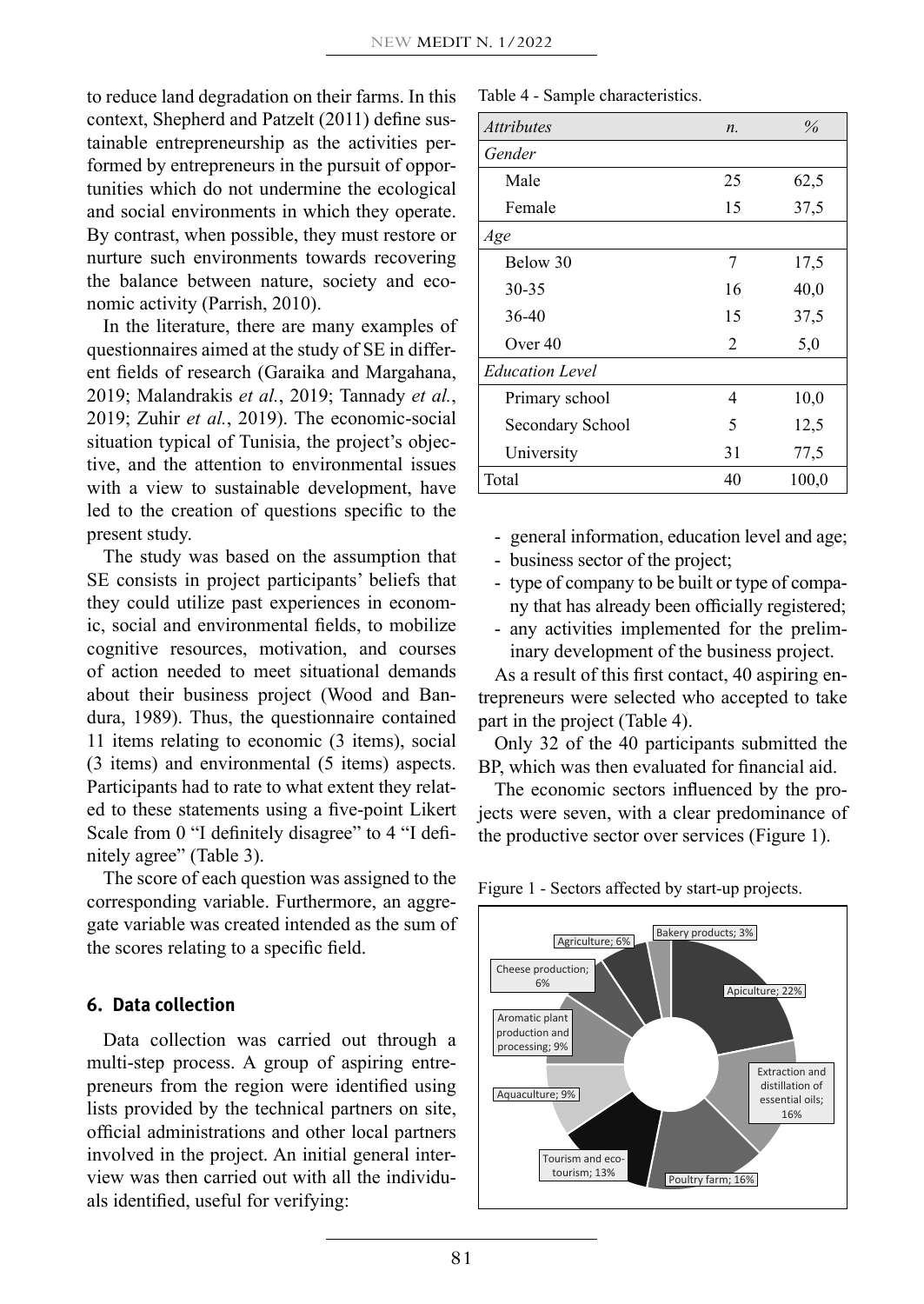| Variable                    | Ec1      |        | Ec2            | Ec3      |        | So1   |        | So2   |            | So <sub>3</sub> |        | En1   |        | En2   |        | En3   |            | En4   | En5 |
|-----------------------------|----------|--------|----------------|----------|--------|-------|--------|-------|------------|-----------------|--------|-------|--------|-------|--------|-------|------------|-------|-----|
| Ecl                         |          |        |                |          |        |       |        |       |            |                 |        |       |        |       |        |       |            |       |     |
| Ec2                         | 0.071    |        |                |          |        |       |        |       |            |                 |        |       |        |       |        |       |            |       |     |
| Ec3                         | 0.100    |        | 0.122          |          |        |       |        |       |            |                 |        |       |        |       |        |       |            |       |     |
| SoI                         | 0.409    | $***$  | 0.097          | 0.225    |        |       |        |       |            |                 |        |       |        |       |        |       |            |       |     |
| So2                         | 0.251    |        | 0.189          | 0.354    | $\ast$ | 0.357 | $\ast$ |       |            |                 |        |       |        |       |        |       |            |       |     |
| So <sub>3</sub>             | 0.379    | $\ast$ | 0.020          | 0.262    |        | 0.531 | ***    | 0.605 | $***$      |                 |        |       |        |       |        |       |            |       |     |
| EnI                         | 0.500    | $***$  | $-0.135$       | 0.171    |        | 0.357 | *      | 0.303 |            | 0.534           | $***$  |       |        |       |        |       |            |       |     |
| En2                         | 0.059    |        | 0.053          | $-0.123$ |        | 0.298 |        | 0.407 | $***$      | 0.354           | $\ast$ | 0.280 |        |       |        |       |            |       |     |
| En3                         | $-0.036$ |        | 0.105          | $-0.051$ |        | 0.264 |        | 0.394 | $\ast$     | 0.348           | $\ast$ | 0.260 |        | 0.602 | ***    |       |            |       |     |
| En4                         | 0.221    |        | 0.029          | 0.336    | $\ast$ | 0.380 | *      | 0.472 | $***$      | 0.485           | $***$  | 0.372 | $\ast$ | 0.369 | $\ast$ | 0.477 | $\ast\ast$ |       |     |
| En5                         | 0.102    |        | $-0.110$       | 0.483    | $***$  | 0.285 |        | 0.439 | $\ast\ast$ | 0.464           | $***$  | 0.268 |        | 0.148 |        | 0.055 |            | 0.096 |     |
| Aggre-<br>gated<br>Variable | EC       |        | SO             | EN       |        |       |        |       |            |                 |        |       |        |       |        |       |            |       |     |
| $\mathcal{E}\mathcal{C}$    |          |        |                |          |        |       |        |       |            |                 |        |       |        |       |        |       |            |       |     |
| SO                          | 0.521    | ***    |                |          |        |       |        |       |            |                 |        |       |        |       |        |       |            |       |     |
| EN                          | 0.356    | *      | 0.734<br>$***$ |          |        |       |        |       |            |                 |        |       |        |       |        |       |            |       |     |

Table 5 - Correlation of items and aggregated variables.

*Statistical significance \* p < .05, \*\* p < .01, \*\*\* p < .001* 

#### **7. Correlation matrix and reliability test**

A first analysis was carried out on the correlation of items to measure the degree of connection between the variables. The analysis was conducted on a dual level. The correlation was calculated at the level of individual items of the questionnaire and at the level of the three aggregate variables (Table 5).

To complement this analysis, a measure of the internal consistency was performed using Cronbach's alpha (1951), which indicates the stability of the form, and estimates to what extent the responses of a questionnaire, or parts of it, are reliable (Bujang et al., 2018). The value of Cronbach's alpha ranges from 0 to 1, with the higher values indicating that items are measuring the same dimension. By contrast, when it is approximately close to zero, it means that some or all of the items are not measuring the same dimension (Leontitsis and Pagge, 2007). Nunnally (1978) considers a level of 0.7 to be acceptable. Furthermore, in this case the analysis was carried out on two different levels. The first is the one that examines each item without considering whether it belongs to a specific field or Table 6 - Reliability of scales.

| Reliability          | <i>Items</i> | Cronbach's |
|----------------------|--------------|------------|
|                      |              | alpha      |
| Variables            |              | 0.814      |
| Aggregated variables |              | 0.749      |

not, and the second one examines the measure of the reliability of the questionnaire based on the three aggregated variables (Table 6). The results achieved up to this point have served as a reliable foundation for further testing and subsequent analysis.

## **8. Principal Component Analysis (PCA) and Logit model**

Principal Component Analysis (PCA) is a powerful method with which to explore datasets that feature multiple variables (Jollife and Cadima, 2016). In the literature, there are many examples which use this methodology in various fields of research (Jeon *et al.*, 2006; Capitanio *et al.*, 2009; Naseri and Sharifi, 2019; Luo *et al.*, 2020).

PCA analysis was performed to identify a few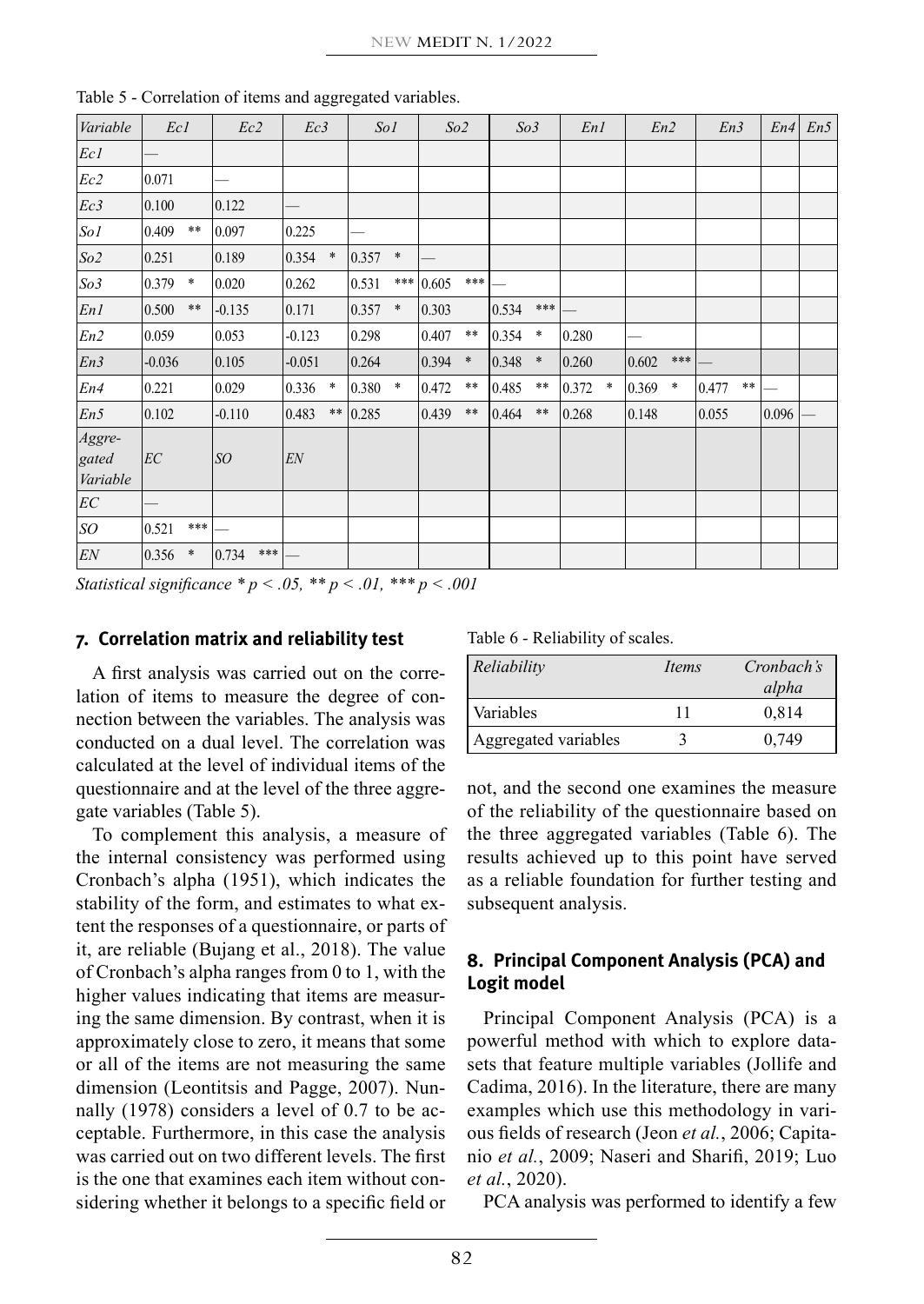| Variable        | PC1   | PC2   | PC3   | PC4   |
|-----------------|-------|-------|-------|-------|
| Ecl             |       | 1.130 |       |       |
| Ec2             |       |       |       | 0.940 |
| Ec3             |       |       | 0.990 |       |
| SoI             |       | 0.578 |       |       |
| So2             |       |       | 0.496 |       |
| So <sub>3</sub> |       |       |       |       |
| En1             |       | 0.747 |       |       |
| En2             | 0.980 |       |       |       |
| En3             | 1.044 |       |       |       |
| En4             | 0.535 |       |       |       |
| En5             |       |       | 0.949 |       |

Table 7 - Matrix of component loadings.

*Note: Applied rotation method is PROMAX.*

complex indicators that mostly characterize the differentiations among entrepreneurs' answers and synthesize the original variables with a minimal loss of information. New variables, called principal components (PCs), are linear functions of those in the original dataset (Jackson, 2005).  $1/1 + e^{-(\alpha + \beta X_i)} = 1/1 + e^{-2i}$ 

Table 7 shows the matrix of component loadings (highlighted  $> 0.39$ ), i.e. the correlations between the initial variables and each of the principal components (eigenvalues >1). An oblique rotation method (PROMAX) was applied. We extracted four factors that explain more than 71 per cent of the initial variance.

The first component is directly linked to various SE environmental aspects, in particular it is correlated to the elements of responsible use of water (*En2*), the reduction of water waste (*En3*) and to the knowledge and use of energy from renewable sources  $(En4)$ . The second and third components are more transversal, taking<br>interaccept all these relies to a file SE. The into account all three subjects of the SE. The variable *PC2* refers to the commercial skills of the participants (*Ec1*), to their involvement in social relations (*So1*) and to their experiences in the field of waste management (*En1*), while *PC3* refers to participants' skill in terms of building with local materials (*Ec3*), knowledge of traditions (*So2*) and the sustainable exploitation of protected areas (*En5*). The variable related to awareness of the local population about

environmental issue, appears to be uncorrelated to any of the principal factors.

The last principal component (*PC4*) is strongly related to only one element of the economic field, that is self-consumption (*Ec2*). However, the systemic approach adopted in the formulation of the SE framework which takes into account the multidimensionality of the individuals' self-beliefs, has led to the exclusion of this last component for further testing, since it refers to the only one variable that has no correlation to all the other elements considered, as seen in Table 5. In this formulation, the model still explains 61 percent of the total variance.

To determine the effect of SE on the propensity to submit the BP for the financial aid assessment and verify whether the effect differs according to different PCs, a logit regression model is used. In this case, the dependent variable takes a value of 1 when the observed participant submitted a BP, and 0 otherwise. The logit specification provides a model of the probability as follows:

$$
P_i = \Pr(Y_i = 1 | X_i) = E(Y = 1 | X_i) =
$$
  
1/1 + e<sup>-(\alpha + \beta X\_i)</sup> = 1/1 + e<sup>-Z\_i</sup> (1)

that indicates the impact of independent variables on the probability that a participant submits  $\mathbf{r} = \mathbf{r} \times \mathbf{r}$ bles and each of the prin- the BP for the financial aid evaluation. The last part of the equation:

$$
P_i = 1/1 + e^{-Z_i} \tag{2}
$$

 $r_{\text{variance}}$ . The represents the logistic distribution function, which ranges from 0 to 1, and thus ensures that for every estimated  $X_p$ ,  $P_i$  can be interpretated as of responsible use a probability. According to Wooldridge (2010), it fulfils the requirement  $0 \le E(Y_i|X_i) \le I$  and it  $\frac{1}{\sqrt{2}}$  =  $\frac{1}{\sqrt{2}}$  +  $\frac{1}{\sqrt{2}}$  +  $\frac{1}{\sqrt{2}}$  +  $\frac{1}{\sqrt{2}}$  +  $\frac{1}{\sqrt{2}}$  +  $\frac{1}{\sqrt{2}}$  +  $\frac{1}{\sqrt{2}}$  +  $\frac{1}{\sqrt{2}}$  +  $\frac{1}{\sqrt{2}}$  +  $\frac{1}{\sqrt{2}}$  +  $\frac{1}{\sqrt{2}}$  +  $\frac{1}{\sqrt{2}}$  +  $\frac{1}{\sqrt{2}}$  +  $\frac{1}{\sqrt{2}}$ 4). The second and model for this analysis.

The equation  $(2)$  needs to be rewritten so that it becomes linear in  $X_i$  and  $\beta$ , to be used to estimate  $P_i$  and transform the logit model as follows:

$$
\ln(P_i/1 - P_i) = \alpha + \beta X_i + \varepsilon_i \tag{3}
$$

where the dependent variable is the logarithms of the odds ratio of BP submitted by participants and  $\varepsilon$ <sub>i</sub> represents the stochastic disturbance term. Despite the fact that this estimation should be interpreted cautiously for relatively small samples such as ours (Stock and Watson, 2014), the "IJ and 3 =

∑ 3" + 2" + 5" <sup>H</sup> "IJ .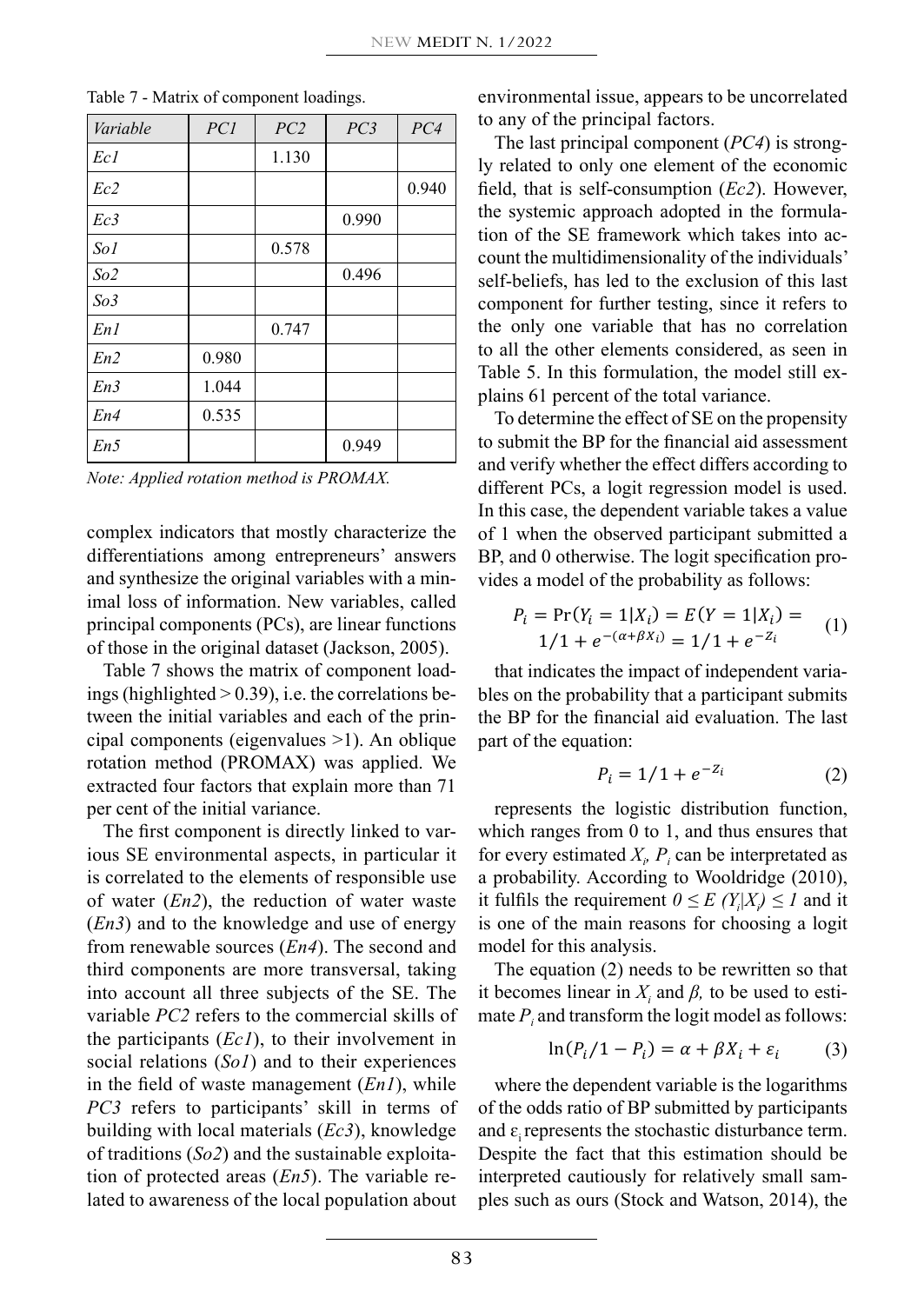|                 | Estimate   | Standard | Wald             | $\boldsymbol{p}$ |
|-----------------|------------|----------|------------------|------------------|
|                 |            | Error    | <i>Statistic</i> |                  |
| PC1             | $-0.094$   | 0.176    | 0.285            | 0.593            |
| PC2             | 0.198<br>* | 0.093    | 4.508            | 0.034            |
| PC <sub>3</sub> | 0.096      | 0.185    | 0.268            | 0.605            |

Table 8 - SE Principal Component affecting participant BP submission.

*Statistical significance \* p < .05.*

estimated parameters  $\beta$ , can be interpreted as the change in the odds for the probability the par- $\frac{1}{2}$  and  $\frac{1}{2}$  are  $\frac{1}{2}$  and  $\frac{1}{2}$  are  $\frac{1}{2}$  to participants in promoting their ticipants will submit their BP for financial aid  $\frac{1}{2}$  neurial project. evaluation. Positive values for *β*, implies that in-<br>The second and third r creasing  $X_i$  will increase this probability; negative values implies the opposite (Gujarati, 2004). consideration all three dimens

The variables included in the model are those  $\frac{1}{2}$  bility (economic, social, identified by the previous PCA analysis, and in  $\mu$  and  $\mu$  of  $\mu$  is the scores assigned by the particular, the sum of the scores assigned by the participants to the questions corresponding to  $\theta$  waste management issue the individual items.  $\frac{1}{2}$  are  $\frac{1}{2}$  of  $\frac{1}{2}$  and  $\frac{1}{2}$  =  $\frac{1}{2}$  +  $\frac{1}{2}$  +  $\frac{1}{2}$  +  $\frac{1}{2}$  +  $\frac{1}{2}$  +  $\frac{1}{2}$  +  $\frac{1}{2}$  +  $\frac{1}{2}$  +  $\frac{1}{2}$  +  $\frac{1}{2}$  +  $\frac{1}{2}$  +  $\frac{1}{2}$  +  $\$ 

Hence the corresponding equation is:

$$
BP = \beta_1 PC1 + \beta_2 PC2 + \beta_3 PC3 \tag{4}
$$

where  $PC1 = \sum_{i=0}^{n} En2_i + En3_i + En4_i$ ,  $PC2 =$  development o and  $PC3 = \sum_{i=0}^{n} Ec3_i + So2_i + En5_i$ .  $\mathcal{I}$  , 2  $\mathcal{I}$  , 2  $\mathcal{I}$  $\sum_{i=0}^{n} Ec1_i + So1_i + En1_i$  At the experience  $\mathcal{L}_{i=0}$   $\mathcal{L}$   $\mathcal{L}_{1}$ 

> Table 8 summarizes the results of the estimates and therefore the factors of the SE that influence participants to submit BPs for the financial aid assessment.

#### **9. Results**

The analyses carried out on the sample of participants in the Development Cooperation project made it possible to clarify many aspects related to self-efficacy in rural contexts such as the Kroumerie-Mogod region. The correlation table of the questionnaire items that have been developed, shows a strong correlation between social and environmental items. It is surprising how the economic elements are, on the other hand, much less significantly correlated to all the others (Table 5).

However, the questionnaire was found reliable, both considering the set of all items, and considering the aggregates in the three main areas of investigation, economic, social and environmental (Table 6).

As for the PCA analysis, it was possible to highlight the existence of four different main components, with an explanation of the variance of over 70 percent. The first of the three considered, concerns the environmental sphere, which is related to water management and the use of energy from renewable resources. This denotes how the experiences and skills acquired in environmental issues represent great importance for participants in promoting their own entrepreneurial project.

 $\lim_{n \to \infty}$  Tree Indication and Theurian project.<br>The second and third principal components in the model are those bility (economic, social, environmental) invesluons corresponding to waste management issues on the one hand, and  $\beta_3 P C3$  (4) able exploitation of resources on the other hand,  $BP = \beta_1 P C1 + \beta_2 P C2 + \beta_3 P C3$  (4) able exploration of resources on the other hand,<br>allow them to face the challenges related to the If the sum of the scores assigned by the experiences related to commercial, social and responding equation is: local traditions and skills regarding the sustainare however more transversal and take into consideration all three dimensions of sustainatigated by the questionnaire. The participant's to building with local materials, knowledge of development of their own business project.

 $En1<sub>i</sub>$  At the same time, it is interesting now the experiences regarding the awareness of envidevelopment of their own business project.<br>At the same time, it is interesting how the ronmental issues do not emerge as a principal component of the participant's SE.

> The second of these three variables analysed, is the one with a statistically significant influence on the probability of an individual promoting a personal business project. This result confirms the hypothesis that a strong SE positively affects the participants' decision to submit the BP. Figure 2 shows how an increase in the ag-

Figure 2 - Probability to submit the BP based on PC2.

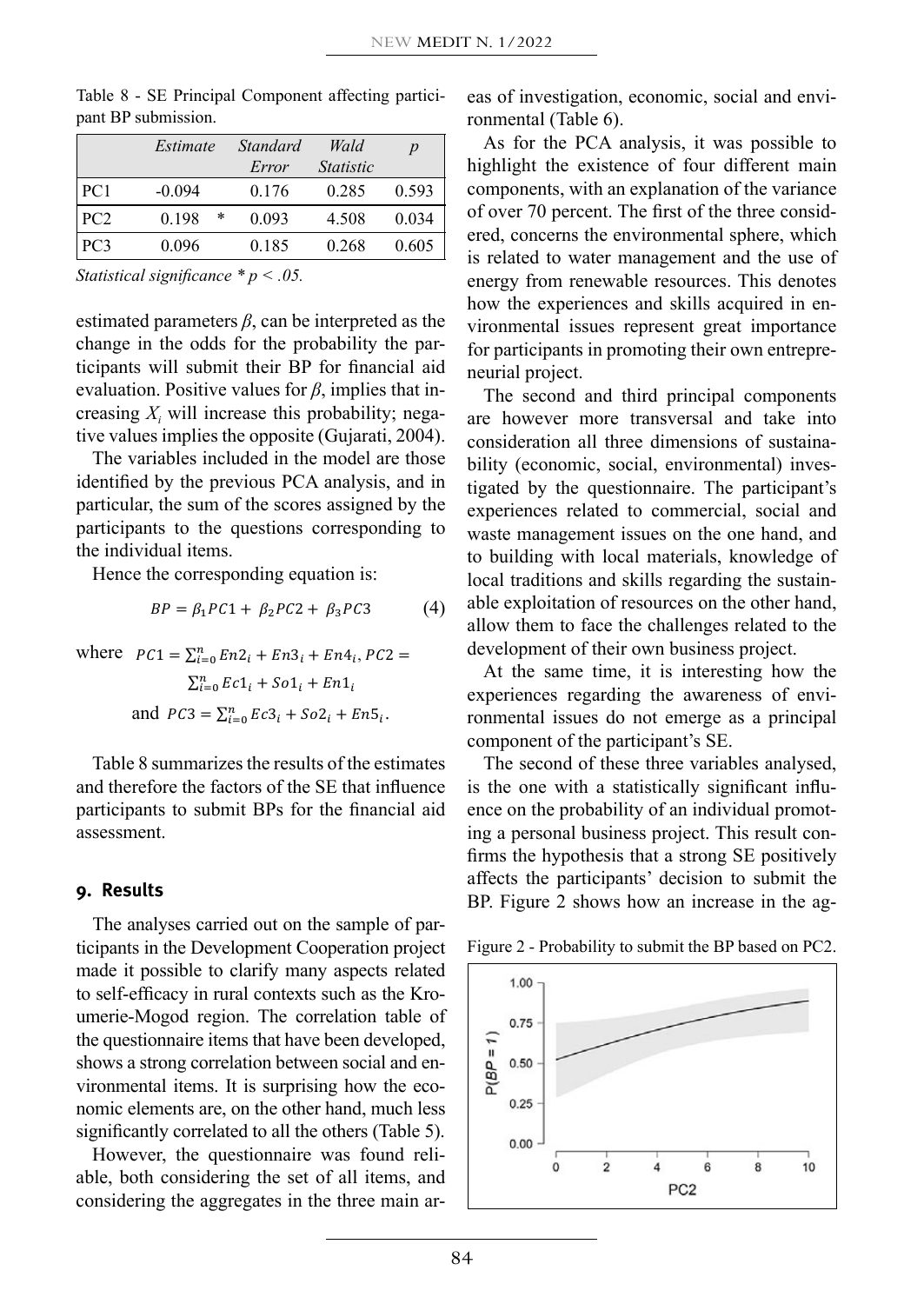gregate scores of the items of *PC2* positively affects the probability that the young entrepreneur promotes and submits the BP.

This result offers the key to understanding how SE can affect the entrepreneurial initiative of rural populations. The experiences in the commercial field and in the social commitments sphere, together with skills acquired in the field of waste management, have a decisive and significant impact in the promotion of personal entrepreneurial projects in agri-food sector.

## **10. Conclusions**

In the rural context characteristic of African countries, agriculture can make a decisive contribution to a sustainable development of the Mediterranean area. Tunisia is one of the major countries in north Africa but the agri-food sector, despite the great opportunities offered by the territory, still remains afflicted by a strong lack of private investment and infrastructure, which limits Tunisian farming productivity (Boughzala and Tlili Hamdi, 2014).

Young entrepreneurship in agri-food sector is considered as one of the main elements for embarking on a path towards sustainable development that can significantly contribute to improve the lives of the inhabitants of the African countries. This study proposed an unprecedented analysis in Tunisia, investigating the self-efficacy of the participants in the "Start-up Tunisie" project and identifying a positive relationship between some of their experiences, and their willingness to effectively promote own entrepreneurial projects.

In the North African context, Development Cooperation projects plays a crucial role in knowledge transfer and in the adaptation of tools, methodologies, practices or organizational models, to support decisively new startups. This investigation represents a first step towards a more in-depth analysis of the self-efficacy in rural context and its relationship with the effectiveness of Development Cooperation (Picciotto, 2002).

The project financed fifteen start-ups and the results of the activities were satisfactory. The improvement of the production, processing and

distribution structures has resulted in an increase in revenues and employees, as well as in a general emergence of informal jobs. A year after the start of the project, all the companies implemented their activities and improved their economic outlook. In the year following the financing, 10 out of 15 companies exceeded the estimated revenues at the start of the project, while 7 companies hired new employees.

Some companies represent clear examples of good practices with respect to the standards of the socio-economic contexts in which they operate and commercial relationships have been created among the various beneficiaries, which amplify the positive effect at the local level.

## *Acknowledgements*

This research is part of "Start-up Tunisie" development project, co-financed by the Italian Agency for Development Cooperation and coordinated by Fano Municipality (Italy). We would like to thank Lega delle Autonomie (Italy), Consorzio Marche Biologiche (Italy), European Committee for Training and Agriculture Onlus – CEFA (Tunisia), that provided insight and expertise that greatly assisted the research.

## **References**

- Acs Z.J., Szerb L., Lafuente E., Markus G., 2020. *Global Entrepreneurship Index 2019*. Washington, D.C.: The Global Entrepreneurship and Development Institute.
- African Development Bank, 2020. *African Economic Outlook 2020*: *Developing Africa's Workforce of the Future*.
- Antonelli A., Brunori G., Jawhar J., Petruzzella D., Roma R., 2020. Innovation ecosystems for youth agrifood entrepreneurship in the Mediterranean region. *New Medit*, 19(4): 99-115.
- Apostolopoulos N., Al-Dajani H., Holt D., Jones P., Newbery R., 2018. *Entrepreneurship and the sustainable develompment goals*, 1<sup>st</sup> ed. Bingley: Emerald Publishing Limited.
- Arouri H., Youssef A.B., Quatraro F., 2016. Entry, exit and net job creation in Tunisia: an exploratory analysis. *Eurasian Business Review*, 6: 323-337.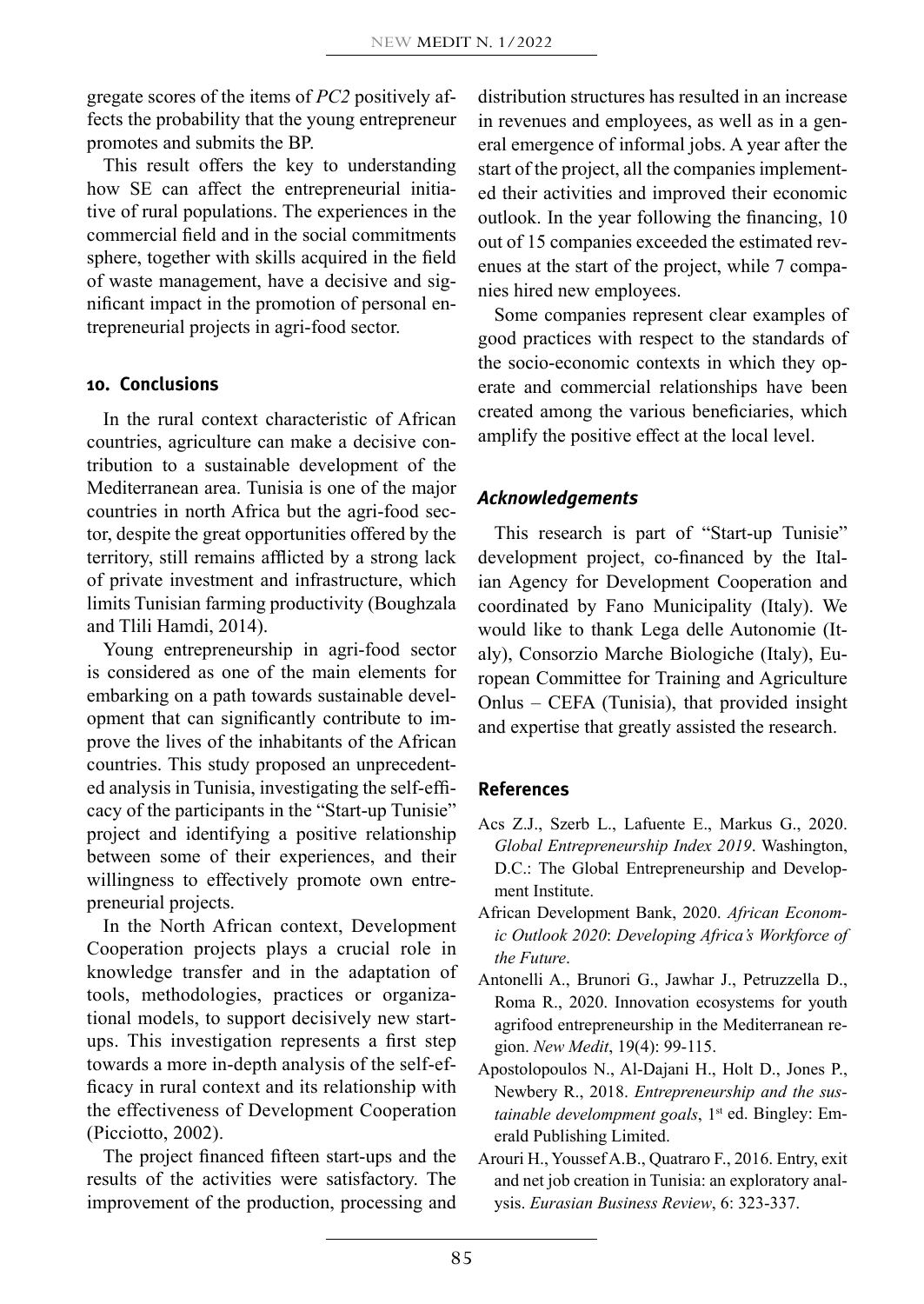- Bandura A., 1977. Self-efficacy: toward a unifying theory of behavioral change. *Psychological Review*, 84(2): 191-215.
- Bandura A., 1993. Perceived Self-Efficacy in Cognitive Development and Functioning. *Educational Psychologist*, 28: 117-148.
- Bandura A., 1997. *Self-efficacy: The exercise of con*trol, 1<sup>st</sup> ed. New York: W.H. Freeman.
- Ben Youssef A., Boubaker S., Omri A., 2018. Entrepreneurship and sustainability: The need for innovative and institutional solutions. *Technological Forecasting and Social Change*, 129: 232-241.
- Blasi G., Caruso A., Viganò E., 2016. Progettazione partecipata di una mensa scolastica sostenibile mediante lo sviluppo di un Business Model Canvas. *Economia Agro-alimentare*, 3(3): 319-344.
- Boughzala M., Tlili Hamdi M., 2014. *Promoting inclusive growth in Arab countries. Rural and regional development and inequality in Tunisia*. Global Economy and Development Working paper No. 71. Washington, DC: The Brookings Institution.
- Bujang M.A., Omar E.D., Baharum N.A., 2018. A review on sample size determination for cronbach's alpha test: A simple guide for researchers. *Malaysian Journal of Medical Sciences*, 25: 85-99.
- Callieris R., Brahim S., Roma R., 2016. Different consumer behaviours for organic food in Tunisia. A cluster analysis application. *New Medit*, 15(2): 53-62.
- Capelleras J.L., Contín-Pilart I., Martin-Sanchez V., Larraza-Kintana M., 2013. The influence of individual perceptions and the urban/rural environment on nascent entrepreneurship. *Investigaciones Regionales*, 26: 97-113.
- Capitanio F., Coppola A., Pascucci S., 2009. Indications for drivers of innovation in the food sector. *British Food Journal*, 111: 820-838.
- Cronbach L.J., 1951. Coefficient alpha and the internal structure of tests. *Psychometrika*, 16: 297-334.
- Drnovšek M., Wincent J., Cardon M.S., 2010. Entrepreneurial self-efficacy and business start-up: Developing a multi-dimensional definition. *International Journal of Entrepreneurial Behaviour and Research*, 16: 329-348.
- Garaika G., Margahana H., 2019. Self efficacy, self personality and self confidence on entrepreneurial intention: Study on young enterprises. *Journal of Entrepreneurship Education*, 22(1).
- Goodman D., DuPuis E.M., Goodman M.K., 2012. *Alternative Food Networks: Knowledge, Practice,*  and Politics, 1<sup>st</sup> ed. London: Routledge.
- Gujarati D.N., 2004. *Basic Econometrics*, 1<sup>st</sup> ed. New York: McGraw-Hill.
- Guo L., Stone D., Bryant S., Wier B., Nikitkov A., Ren C., Riccio E.L., Shen M., Trabelsi S., Zhang L., 2013. Are consumers' financial needs and values common across cultures? Evidence from six countries. *International Journal of Consumer Studies*, 37: 675-688.
- Holt D., 2020. *Exploring youth entrepreneurship*. UNDESA (United Nations Department of Economic and Social Affairs).
- Hugé J., Hens L., 2007. Sustainability assessment of Poverty Reduction Strategy Papers. *Impact Assessment and Project Appraisal*, 25: 247-258.
- IILS (International Institute for Labour Studies), 2011. *Tunisia: A New Social Contract for Fair and Equitable Growth*. Genève: ILO (International Labour Organization).
- INS (Institut National de la Statistique), 2020. *Unemployement rates evolution*. Tunisie.
- Jackson J.E., 2005. *A User's Guide to Principal Components*, 1<sup>st</sup> ed. New York: Wiley.
- Jeon B.N., Han K.S., Lee M.J., 2006. Determining factors for the adoption of e-business: The case of SMEs in Korea. *Applied Economics*, 38: 1905-1916.
- Jollife I.T., Cadima J., 2016. Principal component analysis: A review and recent developments. *Philosophical Transactions of the Royal Society A: Mathematical, Physical and Engineering Sciences*, 374(2065). https://doi.org/10.1098/rsta.2015.0202.
- Kamoun R., Ghozzi K., Ben Alaya B., 2015. Le marché des produits bio en Tunisie: Mythe ou réalité pour les enseignes de la grande distribution. *Revue Marocaine de Recherche en Management et Marketing*, 11: 235-259.
- Khefacha I., Belkacem L., Mansouri F., 2012. An econometric model to explain regional variations in entrepreneurship: Evidence from Tunisia. In: *Innovation Vision 2020: Sustainable growth, Entrepreneurship, and Economic Development.*  Proceedings of the 19<sup>th</sup> International Business Information Management Association Conference, 12-13 November, Barcelona, Spain, vol. 2, pp. 769-779.
- Khelil I., Akrout O., Hussainey K., Noubbigh H., 2018. Breaking the silence: An empirical analysis of the drivers of internal auditors' moral courage. *International Journal of Auditing*, 22: 268-284.
- Leontitsis A., Pagge J., 2007. A simulation approach on Cronbach's alpha statistical significance. *Mathematics and Computers in Simulation*, 73: 336-340.
- Lin S., Si S., 2014. Factors affecting peasant entrepreneurs' intention in the Chinese context. *International Entrepreneurship and Management Journal*, 10: 803-825.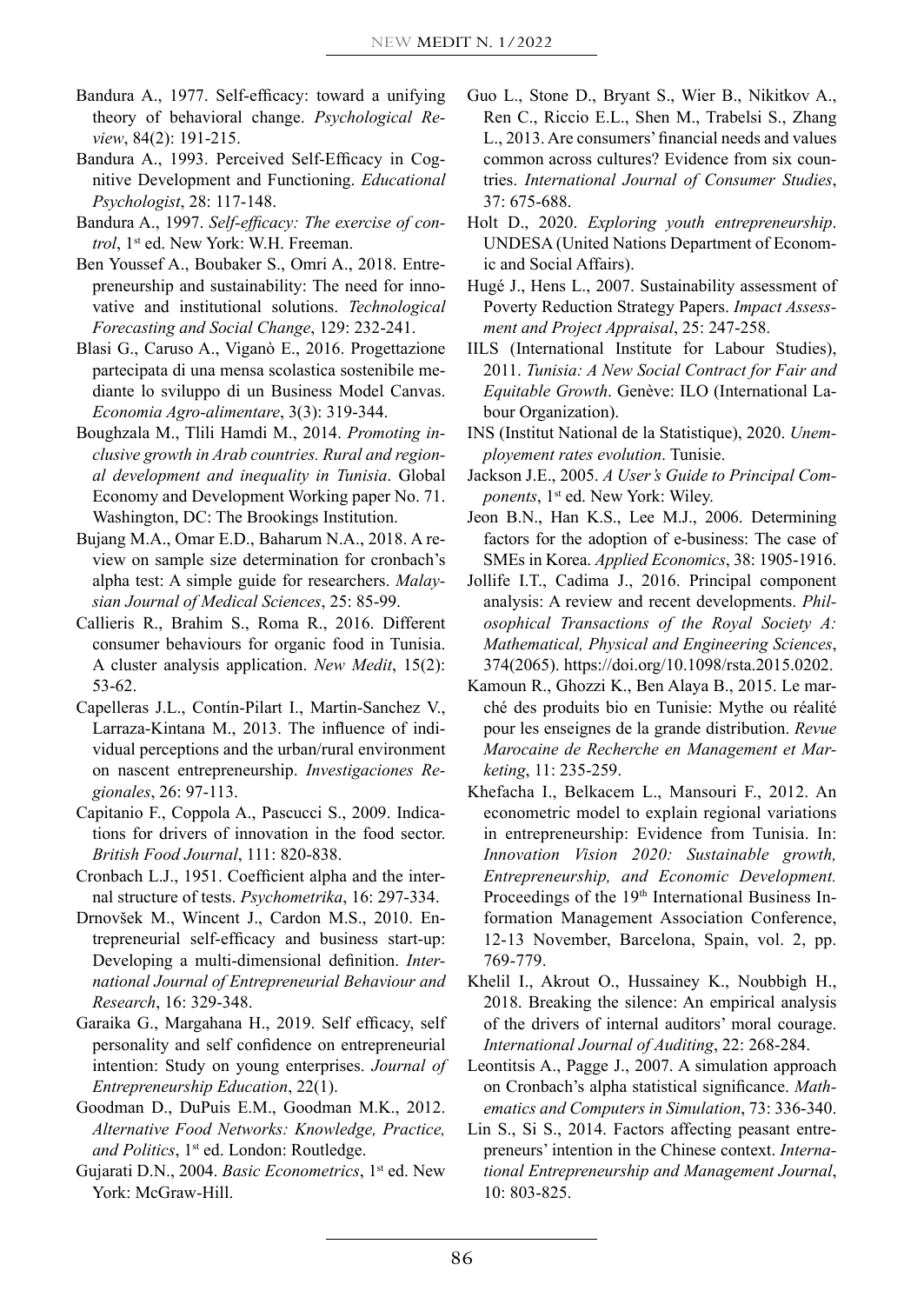- Luo H., Zhao L., Zhang Z., 2020. The impacts of social interaction-based factors on household waste-related behaviors. *Waste Management*, 118: 270-280.
- Malandrakis G., Papadopoulou P., Gavrilakis C., Mogias A., 2019. An education for sustainable development self-efficacy scale for primary pre-service teachers: construction and validation. *Journal of Environmental Education*, 50: 23-36.
- Malebana M.J., Swanepoel E., 2014. The relationship between exposure to entrepreneurship education and entrepreneurial self-efficacy. *Southern African Business Review*, 18(1): 1-26.
- Malecki J.E., 2018. Entrepreneurs, Networks, and Economic Development: A Review of Recent Research. In: Katz J.A., Corbett A.C. (eds.), *Reflections and Extensions on Key Papers of the First Twenty-Five Years of Advances*. Advances in Entrepreneurship, Firm Emergence and Growth, vol. 20. Bingley: Emerald Publishing Limited, pp. 71-116.
- Mariani A., Viganò E., 2013. Fair Trade: A renewable model for sustainable development. *Review of studies on sustainability*, 1: 149-161.
- McCarthy P., Meier S., Rinderer R., 1985. Self-Efficacy and Writing: A Different View of Self-Evaluation. *College Composition and Communication*, 36: 465-471.
- Mosbeh R., Soliman K.S., 2008. An exploratory analysis of factors affecting users' adoption of corporate intranet: A Tunisian study. *Management Research News*, 31: 375-385.
- Naseri B., Sharifi F., 2019. Predicting wheat stripe rust epidemics according to influential climatic variables. *Journal of Plant Protection Research*, 59: 519-528.
- Nasri W., Charfeddine L., 2012. Factors affecting the adoption of Internet banking in Tunisia: An integration theory of acceptance model and theory of planned behavior. *Journal of High Technology Management Research*, 23: 1-14.
- Nunnally J.C., 1978. *Phychometric theory. Psychometric theory*, 2nd ed. New York: McGraw-Hill.
- Pajardi D., Vagni M., La Spada V., Cubico S., 2020. International cooperation in developing countries: Reducing fatalism and promoting self-efficacy to ensure sustainable cooperation. *Sustainability*, 12(2): 547.
- Pajares F., Johnson M.J., 1994. Confidence and Competence in Writing: The Role of Self-Efficacy, Outcome Expectancy, and Apprehension. *Research in the Teaching of English*, 28: 313-331.
- Parrish B.D., 2010. Sustainability-driven entrepreneurship: Principles of organization design. *Journal of Business Venturing*, 25: 510-523.
- Picciotto R., 2002. *Development cooperation and performance evaluation: the Monterrey challenge*. Operations Evaluation Department (OED) Working paper. Washington, DC: World Bank.
- Roy S., Morton M., Bhattacharya S., 2018. Hidden human capital: Self-efficacy, aspirations and achievements of adolescent and young women in India. *World Development*, 111: 161-180.
- Schunk D.H., 2003. Self-efficacy for reading and writing: influence of modeling, goal setting, and self-evaluation. *Reading & Writing Quarterly*, 19: 159-172.
- Seyfang G., 2007. Growing sustainable consumption communities: The case of local organic food networks. *International Journal of Sociology and Social Policy*, 27(3-4): 120-134.
- Shepherd D.A., Patzelt H., 2011. The New Field of Sustainable Entrepreneurship: Studying Entrepreneurial Action Linking 'What Is to Be Sustained' With 'What Is to Be Developed'. *Entrepreneurship: Theory and Practice*, 35: 137-163.
- Sher A., Abbas A., Mazhar S., Azadi H., Lin G., 2020. Fostering sustainable ventures: Drivers of sustainable start-up intentions among aspiring entrepreneurs in Pakistan. *Journal of Cleaner Production*, 262: 121269.
- St-Jean E., Labelle F., 2018. Wanting to change the world, is it too much of a good thing? How sustainable orientation shapes entrepreneurial behaviour. *International Journal of Entrepreneurial Behaviour and Research*, 24: 1075-1086.
- Stock J.H., Watson M.W., 2014. *Introduction to Econometrics*, 3rd ed. Boston, MA: Pearson Education.
- Sturla A., Viganò E., Viganò L., 2019. The organic districts in Italy. An interpretative hypothesis in the light of the common pool resources theory. *Economia Agro-Alimentare*, 21(2): 429-458.
- Tannady H., Erlyana Y., Nurprihatin F., 2019. Effects of work environment and self-efficacy toward motivation of workers in creative sector in province of Jakarta, Indonesia. *Quality - Access to Success*, 20: 165-168.
- Wegener D.T., Petty R.E., 1994. Mood management across affective states: The hedonic contingency hypothesis. *Journal of Personality and Social Psychology*, 66(6): 1034-1048.
- Wennberg K., Pathak S., Autio E., 2013. How culture moulds the effects of self-efficacy and fear of failure on entrepreneurship. *Entrepreneurship and Regional Development*, 25(9-10): 756-780.
- Willer H., Lernoud J. (eds.), 2019. *The World of Organic Agriculture Statistics and Emerging Trends 2019*.